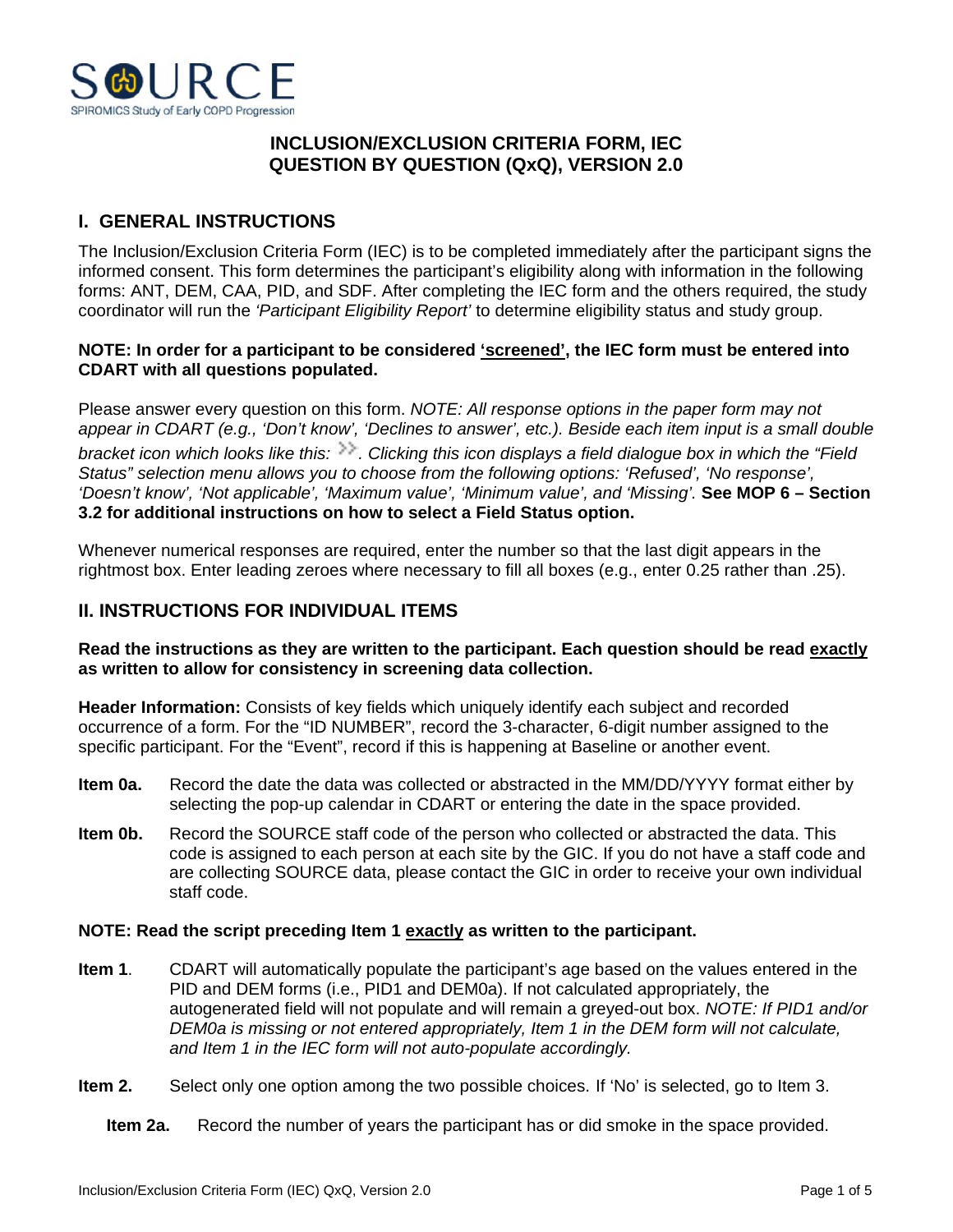- **Item 2b.** Record the average number of packs of cigarettes the participant did or does smoke each day in the space provided.
- **Item 2c.** Select **Save and Reload** in CDART to automatically calculate the participant's number of smoking pack-years based on the values entered in Items 2a and 2b. *NOTE: If Item 2a and/or 2b is missing or not entered appropriately, Item 2c will not calculate accordingly.*
- **Item 3.** Select only one option among the two possible choices.
- **Item 4.** CDART will automatically populate the participant's assigned sex at birth based on the entry selected in the DEM form (i.e., DEM7). If not selected appropriately, the autogenerated field will not populate and will remain a greyed-out box. *NOTE: If DEM7 is missing or not selected*  appropriately, Item 4 in the IEC form will not auto-populate accordingly. If 'Male' is populated, go to Item 5.

**Items 4a-4c.** Select only one option among the two possible choices.

- **Item 5**. CDART will automatically populate the participant's BMI based on the values entered in the ANT form (i.e., ANT2 and ANT3). If not calculated appropriately, the autogenerated field will not populate and will remain a greyed-out box. *NOTE: If ANT2 and/or ANT3 is missing or not entered appropriately, Item 4 in the ANT form will not calculate, and Item 5 in the IEC form will not auto-populate accordingly.*
- **Item 6**. CDART will automatically populate the participant's CAAT score based on the values entered in the CAA form (i.e., CAA1-8). If not calculated appropriately, the autogenerated field will not populate and will remain a greyed-out box. *NOTE: If one or more items (i.e., CAA Items 1-8) are missing or not entered appropriately, Item 9 will not calculate, and Item 6 in the IEC form will not auto-populate accordingly.*

## **Item 7.**

- **Item 7a.** CDART will automatically calculate the participant's post-bronchodilator  $FEV<sub>1</sub>$ % predicted based on the values entered in the ANT, DEM, PID, and SDF forms (i.e., ANT2, DEM0a, DEM5, DEM6a-6e, DEM7, PID0a, PID1, and SDF4a). If not calculated appropriately, the autogenerated field will not populate and will remain a greyed-out box. *NOTE: If one or more items (i.e., ANT2, DEM0a, DEM5, DEM6a-6e, DEM7, PID0a, PID1, and/or SDF4a) are missing or not entered appropriately, Item 7a in the IEC form will not auto-calculate accordingly.*
- **Item 7b.** CDART will automatically populate the participant's post-bronchodilator FEV<sub>1</sub>/FVC ratio based on the values entered in the SDF form (i.e., SDF4a and SDF4b). If not calculated appropriately, the autogenerated field will not populate and will remain a greyed-out box. *NOTE: If SDF4a and/or SDF4b is missing or not entered appropriately, Item 4c in the SDF form will not calculate, and Item 7b in the IEC form will not auto-populate accordingly.*
- **Item 7c.** CDART will automatically calculate the participant's pre-bronchodilator FEV<sub>1</sub> % predicted based on the values entered in the ANT, DEM, PID, and SDF forms (i.e., ANT2, DEM0a, DEM5, DEM6a-6e, DEM7, PID0a, PID1, and SDF2a). If not calculated appropriately, the autogenerated field will not populate and will remain a greyed-out box. *NOTE: If one or more items (i.e., ANT2, DEM0a, DEM5, DEM6a-6e, DEM7, PID0a, PID1, and/or SDF2a) are missing or not entered appropriately, Item 7c in the IEC form will not auto-calculate accordingly.*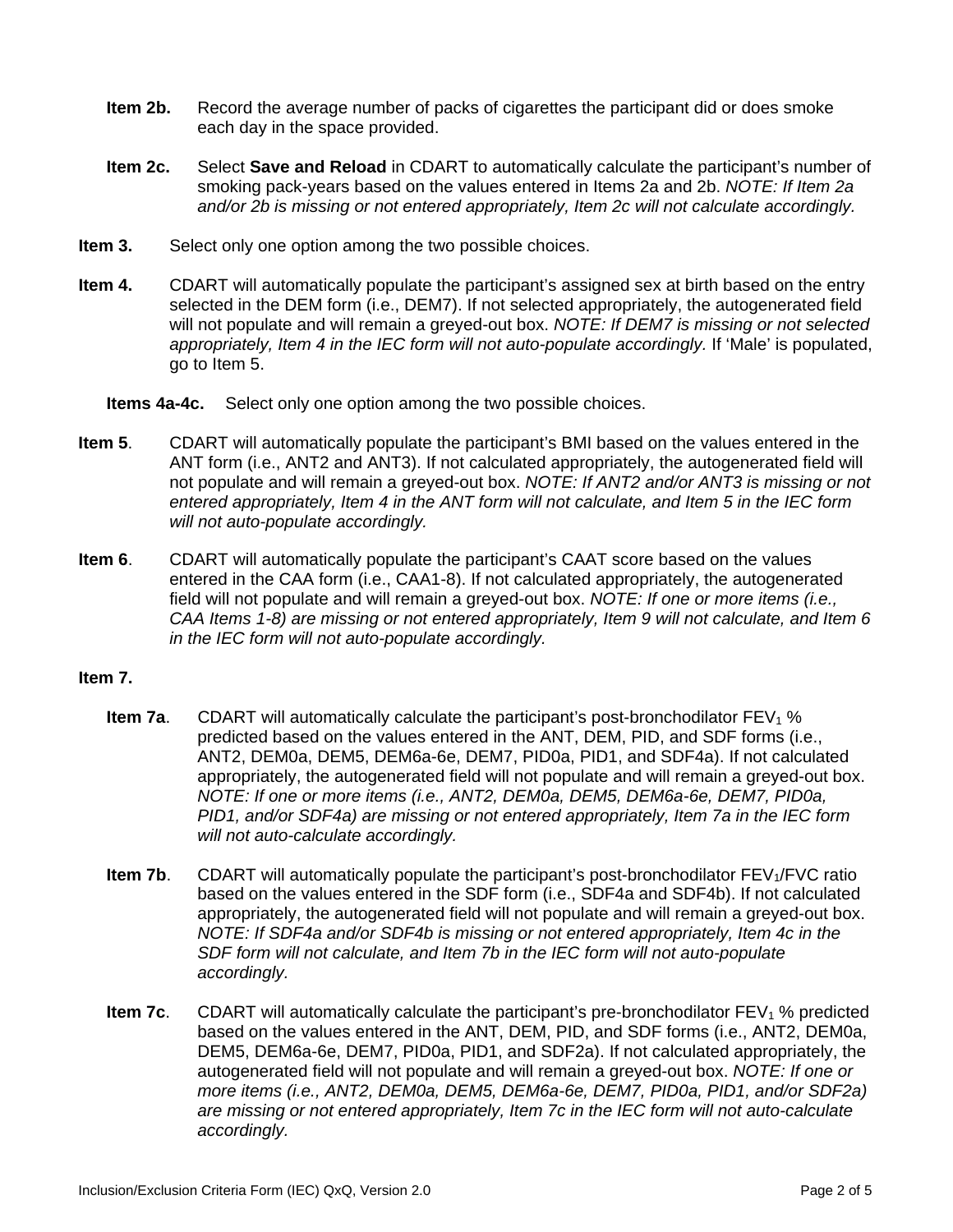- **Item 7d.** CDART will automatically populate the participant's pre-bronchodilator FEV<sub>1</sub>/FVC ratio based on the values entered in the SDF form (i.e., SDF2a and SDF2b). If not calculated appropriately, the autogenerated field will not populate and will remain a greyed-out box. *NOTE: If SDF2a and/or SDF2b is missing or not entered appropriately, Item 2c in the SDF form will not calculate, and Item 7d in the IEC form will not auto-populate accordingly.*
- **Item 7e**. CDART will automatically calculate the participant's pre-bronchodilator FVC % predicted based on the values entered in the ANT, DEM, PID, and SDF forms (i.e., ANT2, DEM0a, DEM5, DEM6a-6e, DEM7, PID0a, PID1, and SDF2b). If not calculated appropriately, the autogenerated field will not populate and will remain a greyed-out box. *NOTE: If one or more items (i.e., ANT2, DEM0a, DEM5, DEM6a-6e, DEM7, PID0a, PID1, and/or SDF2b) are missing or not entered appropriately, Item 7e in the IEC form will not auto-calculate accordingly.*

### **NOTE: Read the script preceding Item 8 exactly as written to the participant.**

**Item 8.**

**Items 8a-8d.** Select only one option among the two possible choices.

#### **NOTE: Read the script preceding Item 9 exactly as written to the participant.**

#### **Item 9.**

**Items 9a-9c.** Select only one option among the two possible choices.

#### **NOTE: Read the script preceding Item 10 exactly as written to the participant.**

#### **Item 10.**

**Items 10a-10g.** Select only one option among the two possible choices.

**Item 11.** Select only one option among the two possible choices. If 'No' is selected, go to Item 12.

**Item 11a.** List any immunosuppressives the participant is currently taking in the space provided.

**Item 11b.** Select only one option among the two possible choices.

#### **NOTE: Read the script preceding Item 12 exactly as written to the participant.**

#### **Item 12.**

**Items 12a-12c.** Select only one option among the two possible choices.

**NOTE: Read the script preceding Item 13 exactly as written to the participant.**

**If 'Yes' to one or more of Items 13a-13d, the participant will need to be rescreened after 6 weeks.**

## **Item 13.**

**Items 13a-13d.** Select only one option among the two possible choices.

**NOTE: Read the script preceding Item 14 exactly as written to the participant.**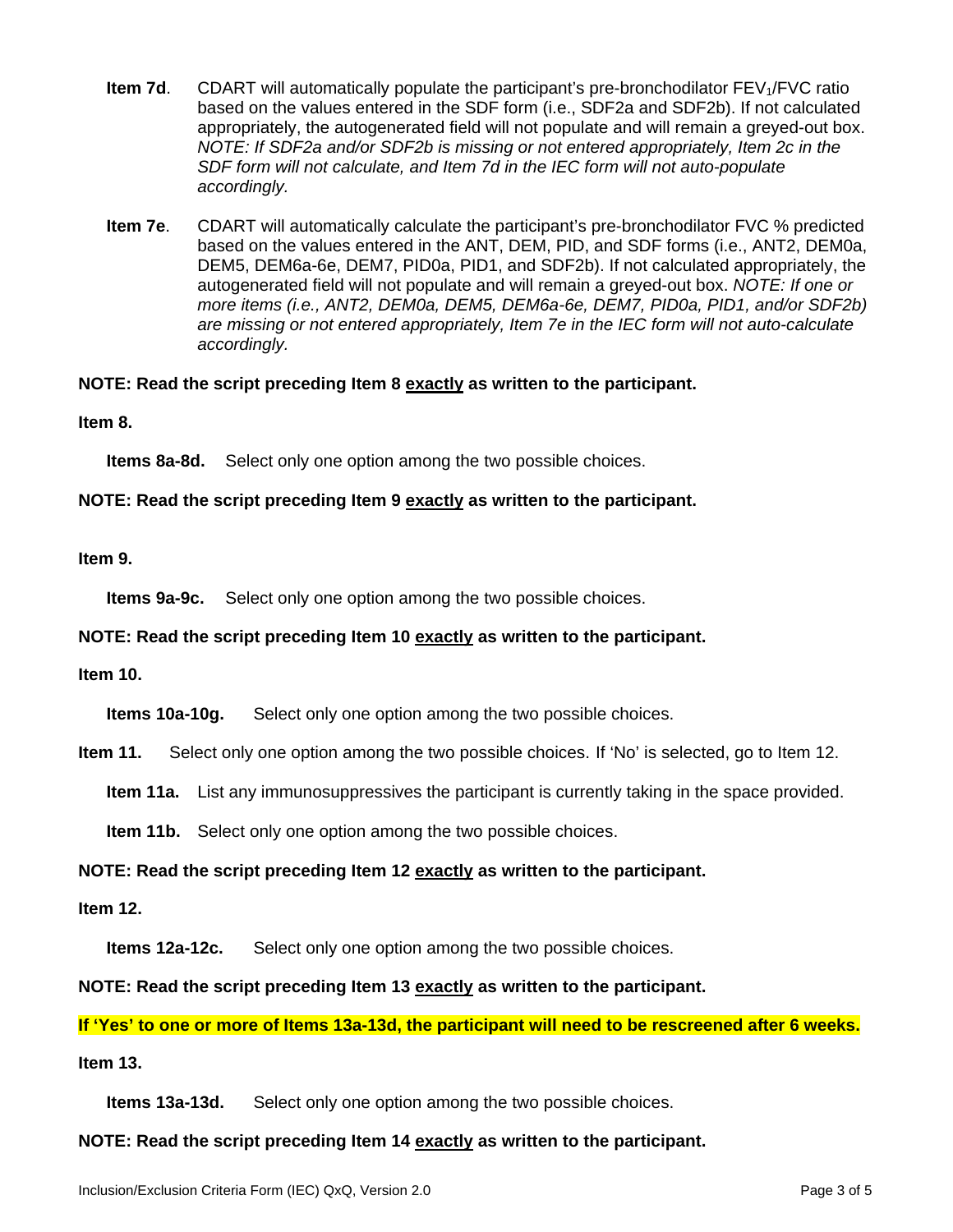### **If 'Yes' to one or both of Items 14a-14b and/or Item 15, the participant will need to be rescreened after 30 days.**

**Item 14.**

**Items 14a-14b.** Select only one option among the two possible choices.

**Item 15.** Select only one option among the two possible choices. If 'No' is selected, go to Item 16.

**Items 15a-15c.** Select only one option among the two possible choices.

**If Item 4 is 'Female' or 'Declines to answer', go to Item 16. If Item 4 is 'Male', go to Item 17.**

**NOTE: Read the script preceding Item 16 exactly as written to the participant.**

**If 'Yes' to Item 16, the participant will need to be rescreened after 3 months.**

**Item 16.** Select only one option among the two possible choices.

**NOTE: Read the script preceding Item 17 exactly as written to the participant.**

**If 'Yes' to one or more of Items 17-22, the study coordinator should consult the PI regarding the participant's eligibility.**

- **Item 17.** Select only one option among the two possible choices. If 'No' is selected, go to Item 18.
	- **Item 17a.** Describe any other heart or lung disease the participant has been diagnosed in the space provided.
	- **Item 17b.** Select only one option among the two possible choices.
- **Item 18.** Select only one option among the two possible choices. If 'No' is selected, go to Item 19.
	- **Item 18a.** Describe any other kind of lung surgery the participant has ever had in the space provided.
	- **Item 18b.** Select only one option among the two possible choices.
- **Item 19.** Select only one option among the two possible choices. If 'No' is selected, go to Item 20.
	- **Item 19a.** Describe any other significant illness the participant has in the space provided.
	- **Item 19b.** Select only one option among the two possible choices.
- **Item 20.** Select only one option among the two possible choices. If 'No' is selected, go to Item 21.
	- **Item 20a.** Describe any metal implants the participant has in their chest in the space provided.
	- **Item 20b.** Select only one option among the two possible choices.
- **Item 21.** Select only one option among the two possible choices. If 'No' is selected, go to Item 22.
	- **Item 21a.** Describe the chemotherapy or radiation treatments the participant has ever or is currently undergoing in the space provided.